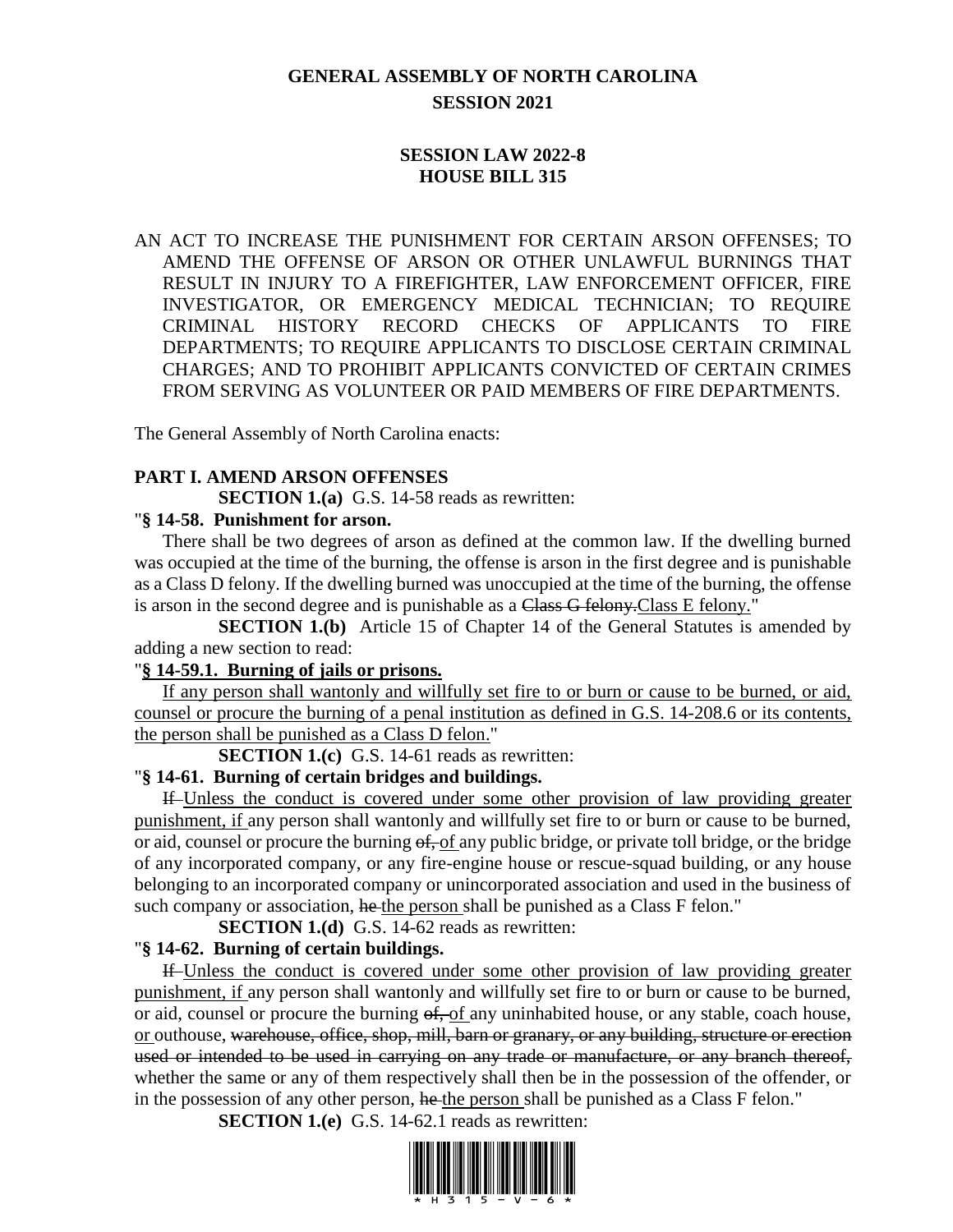## "**§ 14-62.1. Burning of building or structure in process of construction.**

If Unless the conduct is covered under some other provision of law providing greater punishment, if any person shall wantonly and willfully set fire to or burn or cause to be burned, or aid, counsel or procure the burning  $\theta f$ , of any building or structure in the process of construction for use or intended to be used as a dwelling house or in carrying on any trade or manufacture, or otherwise, whether the same or any of them respectively shall then be in the possession of the offender, or in the possession of any other person, he the person shall be punished as a Class H felon."

**SECTION 1.(f)** G.S. 14-62.2 reads as rewritten:

### "**§ 14-62.2. Burning of churches and certain other religious buildings.**

If Unless the conduct is covered under some other provision of law providing greater punishment, if any person shall wantonly and willfully set fire to or burn or cause to be burned, or aid, counsel or procure the burning of any church, chapel, or meetinghouse, synagogue, temple, longhouse, or mosque, or other building that is regularly used, and clearly identifiable, as a place for religious worship, the person shall be punished as a Class E felon."

**SECTION 1.(g)** G.S. 14-64 reads as rewritten:

## "**§ 14-64. Burning of ginhouses and tobacco houses.**

(a) If Unless the conduct is covered under some other provision of law providing greater punishment, if any person shall wantonly and willfully set fire to or burn or cause to be burned, or aid, counsel or procure the burning  $\theta f$ , of any ginhouse or tobacco house, or any part thereof, he the person shall be punished as a Class H felon.

(b) The following definitions apply to this section:

- $(1)$  Ginhouse. Any building or structure where cotton is ginned.
- (2) Tobacco house. Any barn, building, or other structure used for curing and aging tobacco."

**SECTION 1.(h)** Article 15 of Chapter 14 of the General Statutes is amended by adding a new section to read:

### "**§ 14-62.3. Burning of commercial structure.**

(a) Definition. – For purposes of this section, the term "commercial structure" means any building or structure that is designed principally for the manufacture, distribution, or exchange of goods or services, or for any other business or trade purpose.

(b) Burning of Occupied Commercial Structure. – Unless the conduct is covered under some other provision of law providing greater punishment, if any person shall wantonly and willfully set fire to or burn or cause to be burned, or aid, counsel or procure the burning of any commercial structure or its contents, and the structure is occupied at the time of the burning, the person shall be punished as a Class D felon.

(c) Burning of Unoccupied Commercial Structure. – Unless the conduct is covered under some other provision of law providing greater punishment, if any person shall wantonly and willfully set fire to or burn or cause to be burned, or aid, counsel or procure the burning of any commercial structure or its contents, and the structure is unoccupied at the time of the burning, the person shall be punished as a Class E felon."

**SECTION 1.(i)** G.S. 14-66 reads as rewritten:

### "**§ 14-66. Burning of personal property.**

If any person shall wantonly and willfully set fire to or burn, or cause to be burned, or aid, counsel or procure the burning  $\frac{6f}{6}$  any goods, wares, merchandise or other chattels or personal property of any kind, in any place other than a commercial structure as defined in G.S. 14-62.3, whether or not the same shall at the time be insured by any person or corporation against loss or damage by fire, with intent to injure or prejudice the insurer, the creditor or the person owning the property, or any other person, whether the property is that of such person or another, he shall be punished as a Class H felon."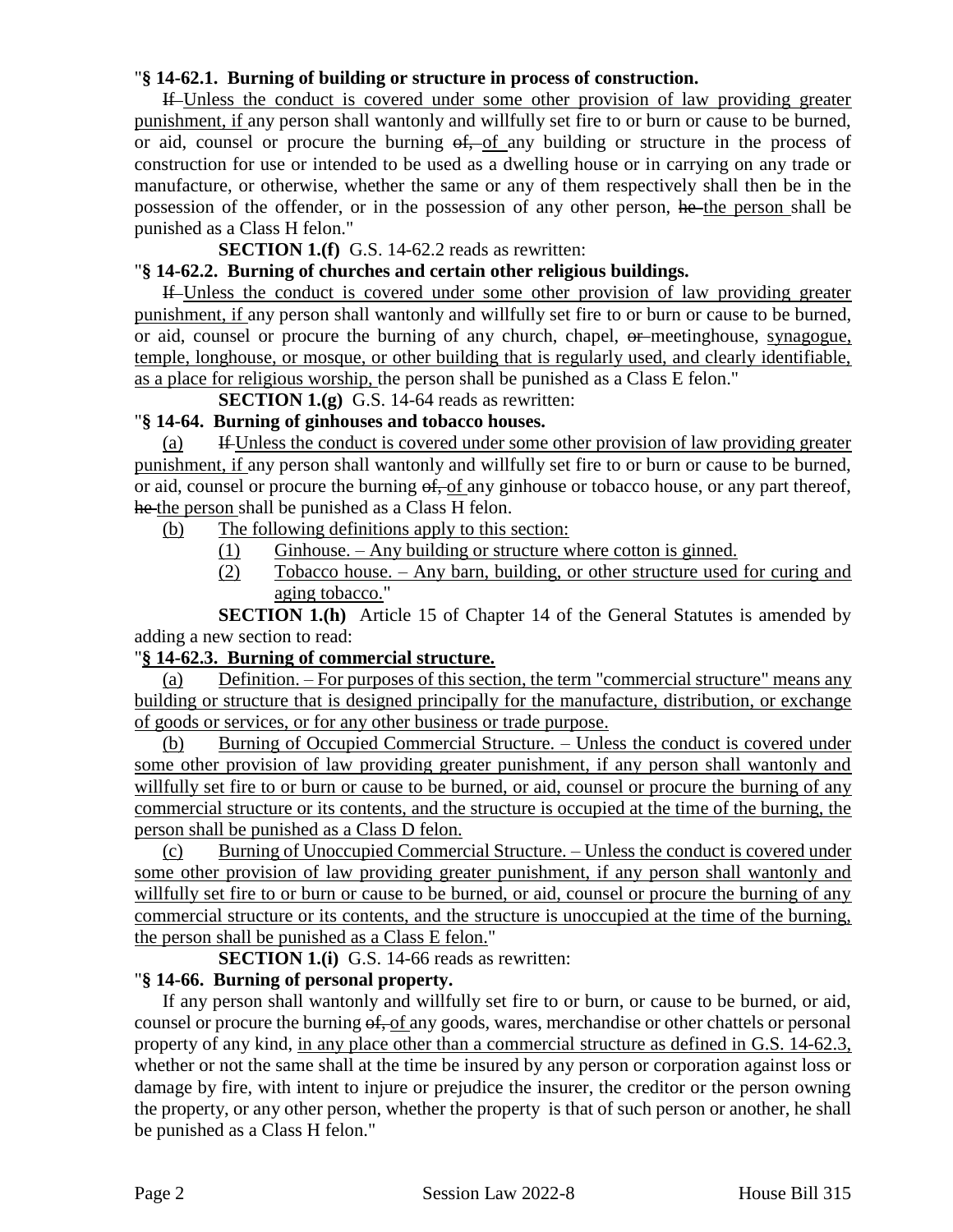# **PART II. ARSON OR OTHER UNLAWFUL BURNING THAT RESULTS IN SERIOUS BODILY INJURY OR SERIOUS INJURY TO A FIREFIGHTER, LAW ENFORCEMENT OFFICER, FIRE INVESTIGATOR, OR EMERGENCY MEDICAL TECHNICIAN**

**SECTION 2.** G.S. 14-69.3 reads as rewritten:

- "**§ 14-69.3. Arson or other unlawful burning that results in serious bodily injury or serious injury to a firefighter, law enforcement officer, fire investigator, or emergency medical technician.**
	- (a) Definitions. The following definitions apply in this section:
		- (1) Emergency medical technician. The term includes an emergency medical technician, an emergency medical technician-intermediate, advanced emergency medical technician, and an emergency medical technician-paramedic, as those terms are defined in G.S. 131E-155.
		- (2) Fire investigator. The term includes any person who, individually or as part of an investigative team, has the responsibility and authority to determine the origin, cause, or development of a fire or explosion.

(b) Offense Involving Serious Bodily Injury. – A person is guilty of a Class E felony if the person commits a felony under Article 15 of Chapter 14 of the General Statutes and a firefighter, law enforcement officer, fire investigator, or emergency medical technician suffers serious bodily injury while discharging or attempting to discharge official duties on the property, or proximate to the property, that is the subject of the firefighter's, law enforcement officer's, fire investigator's, or emergency medical technician's discharge or attempt to discharge his or her respective duties.

(c) Offense Involving Serious Injury.  $-A$  person is guilty of a Class F felony if the person commits a felony under Article 15 of Chapter 14 of the General Statutes and a firefighter, law enforcement officer, fire investigator, or emergency medical technician suffers serious injury while discharging or attempting to discharge official duties on the property, or proximate to the property, that is the subject of the firefighter's, law enforcement officer's, fire investigator's, or emergency medical technician's discharge or attempt to discharge his or her respective duties."

# **PART III. FIRE DEPARTMENTS/DISCLOSE CRIMINAL HISTORY AND PROHIBIT MEMBERS FROM SERVING IF CONVICTED OF CERTAIN CRIMES**

**SECTION 3.(a)** G.S. 143B-943 reads as rewritten:

- "**§ 143B-943. Criminal history record checks of applicants to and current members of fire departments and emergency medical services.**
	- (a) Definitions. The following definitions apply in this section:
		- (1) Applicant. A person who applies for a paid or volunteer position with a fire department or an emergency medical service.
		- (2) Criminal history. A State or federal history of conviction of a crime, whether a misdemeanor or felony, that bears upon a covered person's fitness for holding a paid or volunteer position with a fire department. The crimes include, but are not limited to, criminal offenses as set forth in any of the following Articles of Chapter 14 of the General Statutes: Article 5, Counterfeiting and Issuing Monetary Substitutes; Article 5A, Endangering Executive and Legislative Executive, Legislative, and Court Officers; Article 6, Homicide; Article 7B, Rape and Other Sex Offenses; Article 8, Assaults; Article 10, Kidnapping and Abduction; Article 13, Malicious Injury or Damage by Use of Explosive or Incendiary Device or Material; Article 14, Burglary and Other Housebreakings; Article 15, Arson and Other Burnings; Article 16, Larceny; Article 17, Robbery; Article 18, Embezzlement; Article 19, False Pretenses and Cheats; Article 19A, Obtaining Property or Services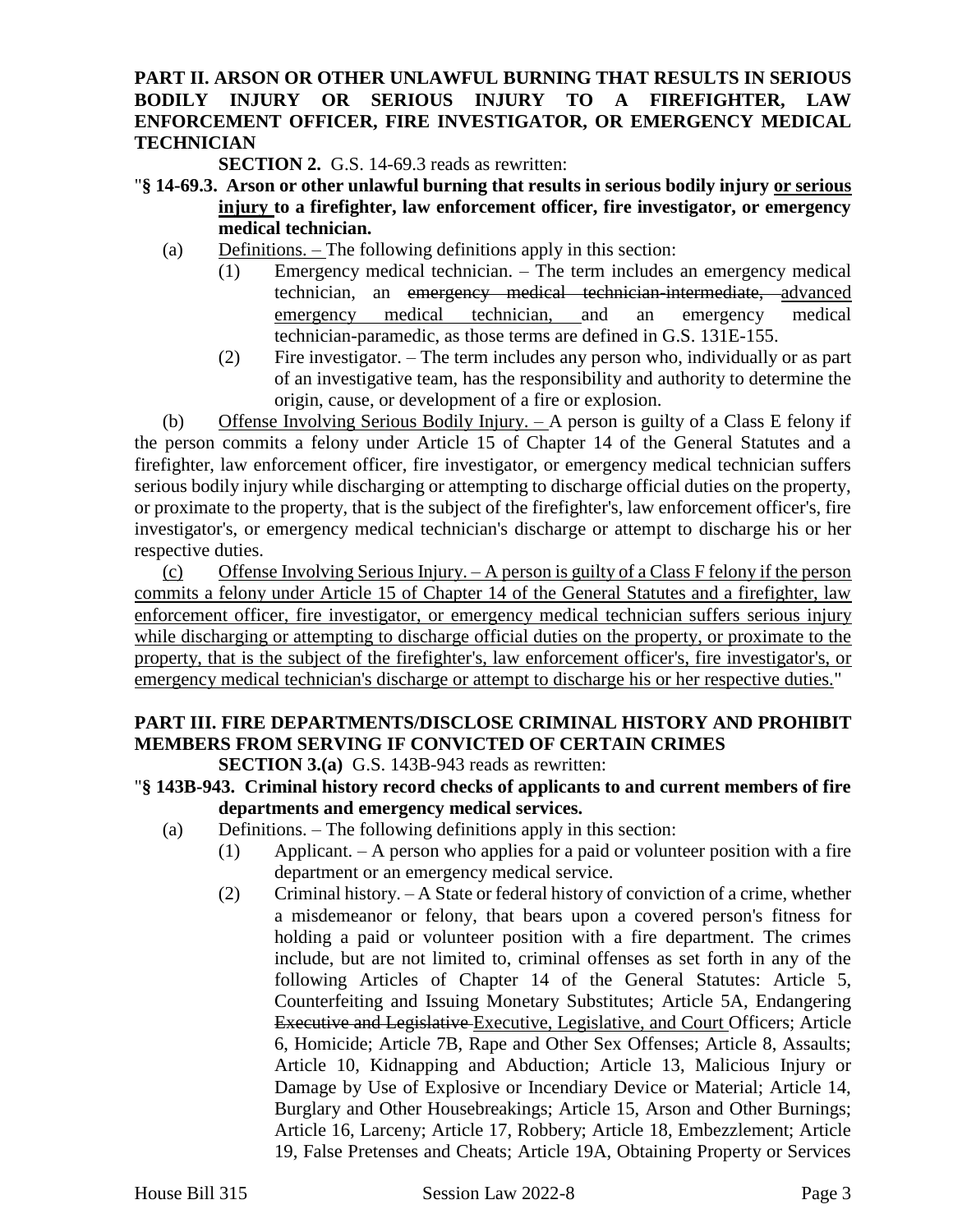by False or Fraudulent Use of Credit Device or Other Means; Article 19B, Financial Transaction Card Crime Act; Article 20, Frauds; Article 21, Forgery; Article 22, Damages and Other Offenses to Land and Fixtures; Article 26, Offenses Against Public Morality and Decency; Article 26A, Adult Establishments; Article 27, Prostitution; Article 28, Perjury; Article 29, Bribery; Article 31, Misconduct in Public Office; Article 35, Offenses Against the Public Peace; Article 36A, Riots, Civil Disorders, and Emergencies; Article 39, Protection of Minors; Article 40, Protection of the Family; Article 59, Public Intoxication; and Article 60, Computer-Related Crime. The crimes also include possession or sale of drugs in violation of the North Carolina Controlled Substances Act, Article 5 of Chapter 90 of the General Statutes, and alcohol-related offenses such as sale to underage persons in violation of G.S. 18B-302, or driving while impaired in violation of G.S. 20-138.1 through G.S. 20-138.5.

(3) Current member. – A person who serves in a paid or volunteer position with a fire department or an emergency medical service.

(b) When requested by a designated local Homeland Security director, a local fire chief of a rated fire department, a county fire marshal, an emergency services director, or if there is no designated local Homeland Security director, local fire chief of a rated fire department, county fire marshal, or emergency services director, when requested by a local law enforcement agency, the North Carolina Department of Public Safety may provide to the requesting director, chief, marshal, director, or agency an applicant's or current member's criminal history from the State and National Repositories of Criminal Histories. The local Homeland Security director, local fire chief, marshal, director, or local law enforcement agency shall provide to the North Carolina Department of Public Safety the fingerprints of the applicant to be checked, any additional information required by the Department of Public Safety, and a form signed by the applicant to be checked consenting to the (i) check of the criminal record and to the (ii) use of fingerprints and other identifying information required by the State or National Repositories. The fingerprints of the individual shall be forwarded to the State Bureau of Investigation for a search of the State criminal history record file, and the State Bureau of Investigation shall forward a set of fingerprints to the Federal Bureau of Investigation for a national criminal history record check. The local Homeland Security director, local fire chief, county fire marshal, emergency services director, or local law enforcement agency shall keep all information pursuant to this section confidential. The Department of Public Safety shall charge a reasonable fee for conducting the checks of the criminal history records authorized by this section. The requesting local Homeland Security director, local fire chief, county fire marshal, or local law enforcement agency may charge an applicant or current member the fee amount charged by the Department of Public Safety for the criminal history record check of the applicant or current member.

(c) All releases of criminal history information to the local Homeland Security director, local fire chief, county fire marshal, emergency services director, or local law enforcement agency shall be subject to, and in compliance with, rules governing the dissemination of criminal history record checks as adopted by the North Carolina Department of Public Safety. All of the information the local Homeland Security director, local fire chief, county fire marshal, emergency services director, or local law enforcement agency receives through the checking of the criminal history is privileged information and for the exclusive use of that director, chief, marshal, or agency.

(d) If the applicant's or current member's verified criminal history record check reveals one or more convictions covered under subdivision  $(a)(2)$  of a crime listed in subsection (a) of this section, then the conviction shall constitute constitutes just cause for not selecting the applicant for the position or for dismissing the current member from a current position with the local fire department or emergency medical services. The Except as provided in subsection (d1)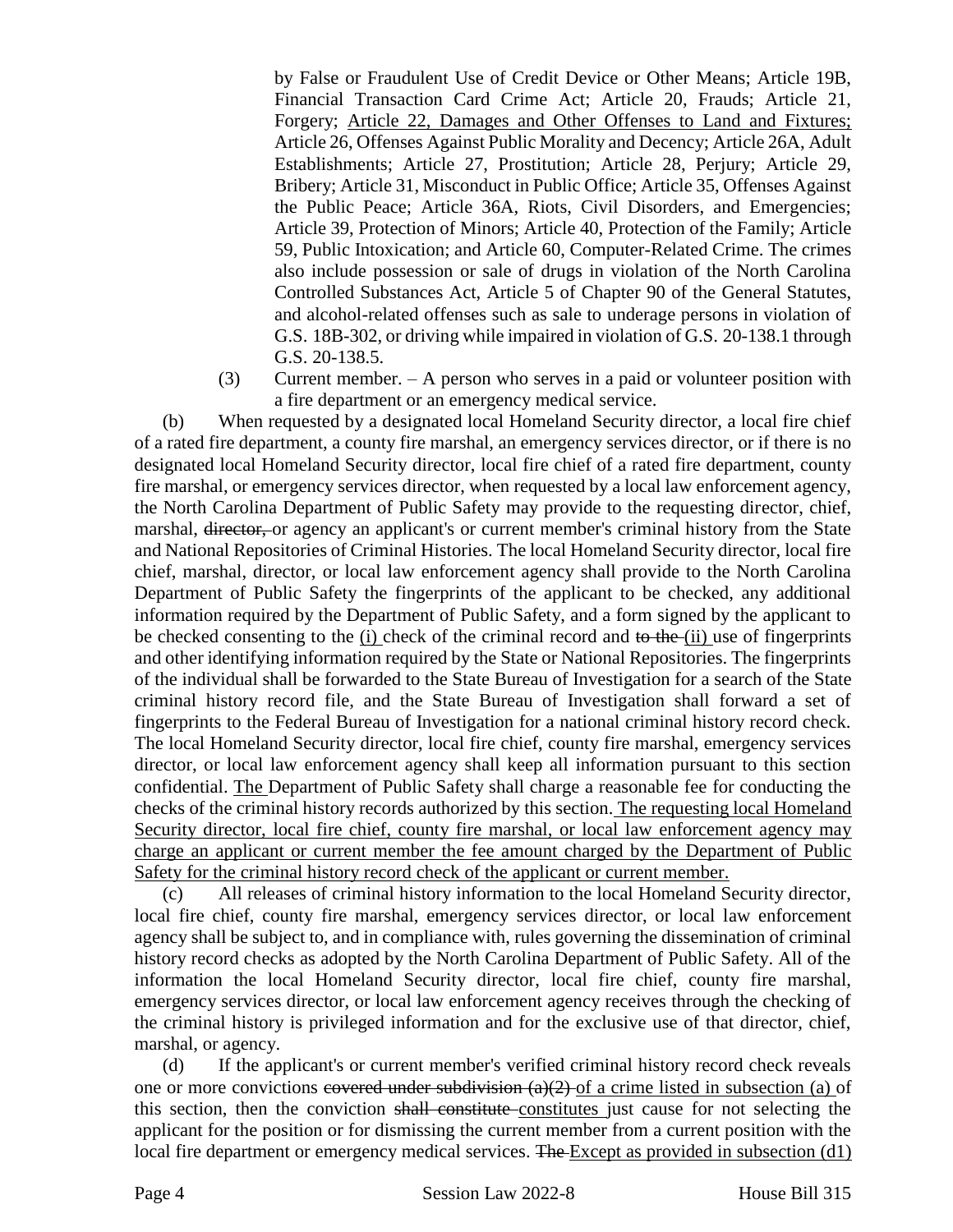of this section, the conviction shall does not automatically prohibit volunteering or employment; however, the following factors shall be considered by the local Homeland Security director, local fire chief, county fire marshal, emergency services director, or local law enforcement agency in determining whether the position applicant shall be denied or the current member dismissed from a current position:

- (1) The level and seriousness of the crime;crime.
- (2) The date of the crime;crime.
- (3) The age of the person at the time of the conviction;conviction.
- (4) The circumstances surrounding the commission of the crime, if known: known.
- (5) The nexus between the criminal conduct of the person and the duties of the person;person.
- (6) The prison, jail, probation, parole, rehabilitation, and employment records of the person since the date the crime was committed; andcommitted.
- (7) The subsequent commission by the person of a crime listed in subsection (a) of this section.

(d1) An applicant is prohibited from serving in a paid or volunteer position with a fire department if the applicant's verified criminal history record check reveals a conviction of arson or another felony conviction involving burning or setting fire under Article 15, Article 22, or any other Article of Chapter 14 of the General Statutes. A local Homeland Security director, local fire chief, county fire marshal, or local law enforcement agency, as applicable, shall request, and an applicant shall disclose, any pending felony charges involving burning or setting fire under Article 15, Article 22, or any other Article of Chapter 14 of the General Statutes. Upon becoming aware of pending felony charges, through the required disclosure or by other means, a local Homeland Security director, local fire chief, county fire marshal, or local law enforcement agency shall not offer the applicant a paid or volunteer position, except as provided in subsection (f) of this section. This subsection does not apply to an applicant for a paid or volunteer position with an emergency medical service.

(e) The local fire department or emergency medical services may deny the an applicant or current member the position or dismiss an applicant or a current member who refuses to consent to a criminal history record check or use of fingerprints or other identifying information required by the State or National Repositories of Criminal Histories. This refusal constitutes just cause for the denial of the position or the dismissal from a current position. The emergency medical services may extend a conditional offer of the position pending the results of a criminal history record check required by this section.

(f) The local fire department shall deny an applicant the position and may dismiss a current member who refuses to consent to a criminal history record check or use of fingerprints or other identifying information required by the State or National Repositories of Criminal Histories. This refusal constitutes just cause for the denial of the position or the dismissal from a current position. The local fire department or emergency medical services may extend a conditional offer of the position pending the (i) results of a criminal history record check authorized required by this section.section or (ii) final disposition of felony charges disclosed as required by this section or otherwise discovered.

(g) For purposes of this section, "local fire chief" shall include the fire chief of any bona fide fire department certified to the Commissioner of Insurance with at least a Class 9S rating for insurance grading purposes; "county fire marshal" shall include only fire marshals who are paid employees of a county; and "emergency services director" shall include only emergency services directors who are paid employees of a city or county."

**SECTION 3.(b)** G.S. 153A-233 reads as rewritten:

"**§ 153A-233. Fire-fighting and prevention services.**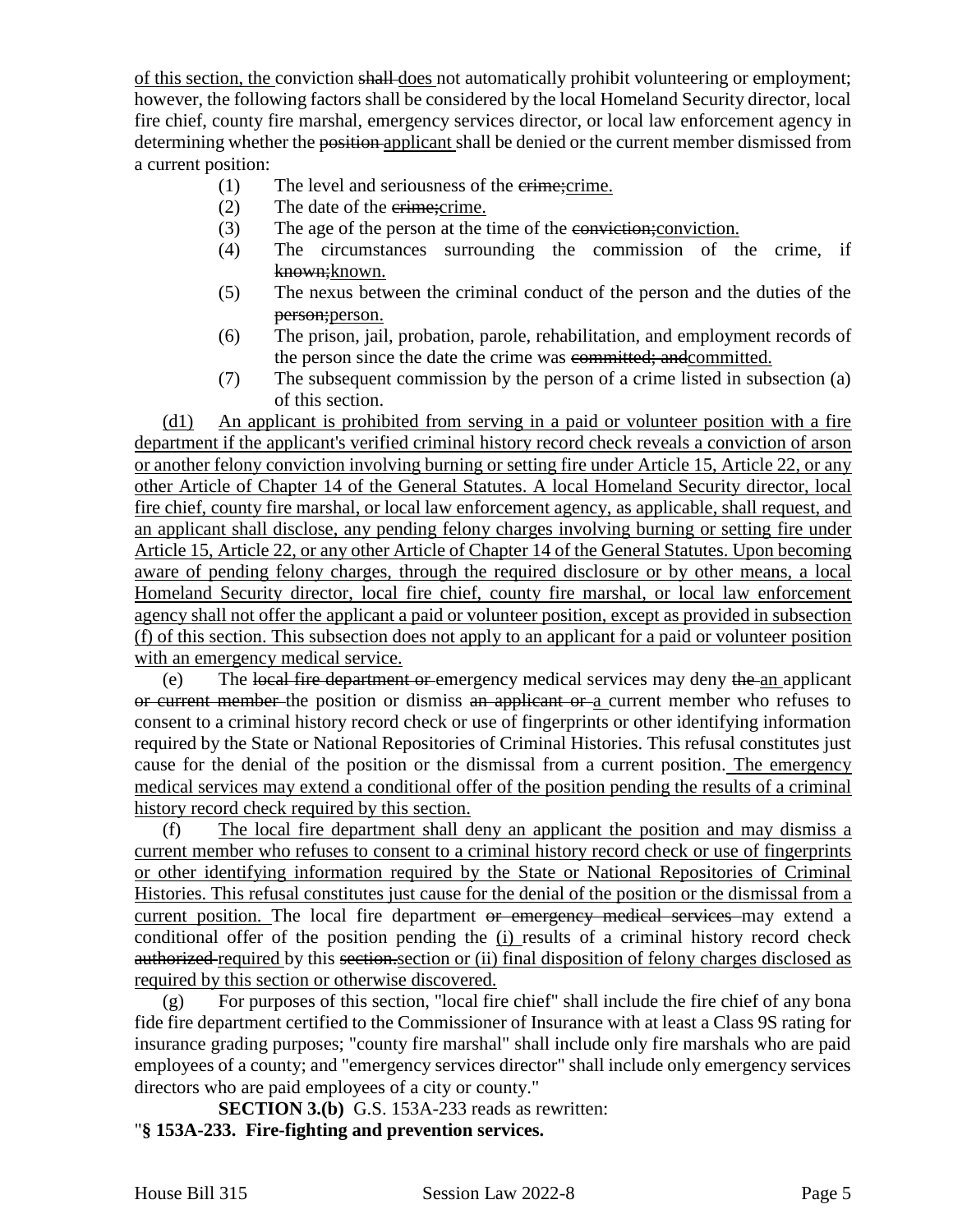A county may establish, organize, equip, support, and maintain a fire department; may prescribe the duties of the fire department; may provide financial assistance to incorporated volunteer fire departments; may contract for fire-fighting or prevention services with one or more counties, eities, or cities or other units of local government government, incorporated volunteer fire departments, or with an agency of the State government, or with one or more incorporated volunteer fire departments; government; and may for these purposes appropriate funds not otherwise limited as to use by law. A county shall ensure that any county, city or other unit of local government, or incorporated volunteer fire department with whom the county contracts for fire-fighting or prevention services shall obtain a criminal history record check of any person who applies for a paid or volunteer position providing fire-fighting or prevention services. The criminal history record check shall be conducted and evaluated as provided in G.S. 143B-943. The county may also designate fire districts or parts of existing districts and prescribe the boundaries thereof for insurance grading purposes."

**SECTION 3.(c)** G.S. 153A-234 reads as rewritten:

# "**§ 153A-234. Fire marshal.**

(a) A county may appoint a fire marshal and employ persons as his assistants. A county may also impose any duty that might be imposed on a fire marshal on any other officer or employee of the county. The board of commissioners shall set the duties of the fire marshal, which may include but are not limited to:

- (1) Advising the board on improvements in the fire-fighting or fire prevention activities under the county's supervision or control.
- (2) Coordinating fire-fighting and training activities under the county's supervision or control.
- (3) Coordinating fire prevention activities under the county's supervision or control.
- (4) Assisting incorporated volunteer fire departments in developing and improving their fire-fighting or fire prevention capabilities.
- (5) Making fire prevention inspections, including the periodic inspections and reports of school buildings required by Chapter 115 and the inspections of child care facilities required by Chapter 110. A fire marshal shall not make electrical inspections unless he is qualified to do so under G.S. 153A-351.

(b) The fire marshal shall obtain a criminal history record check of any person who applies for a paid or volunteer position with the fire department. The criminal history record check shall be conducted and evaluated as provided in G.S. 143B-943."

**SECTION 3.(d)** G.S. 160A-292 reads as rewritten:

# "**§ 160A-292. Duties of fire chief.**

(a) Where not otherwise prescribed, the duties of the fire chief shall be to preserve and care for fire apparatus, have charge of fighting and extinguishing fires and training the fire department, seek out and have corrected all places and conditions dangerous to the safety of the city and its citizens from fire, and make annual reports to the council concerning these duties. If these duties include State Building Code enforcement, they shall follow the provisions as defined in G.S. 143-151.13.

(b) The fire chief shall obtain a criminal history record check of any person who applies for a paid or volunteer position with the fire department. The criminal history record check shall be conducted and evaluated as provided in G.S. 143B-943."

# **PART IV. SAVINGS CLAUSE AND EFFECTIVE DATE**

**SECTION 4.(a)** Prosecutions for offenses committed before the effective date of this act are not abated or affected by this act, and the statutes that would be applicable but for this act remain applicable to those prosecutions.